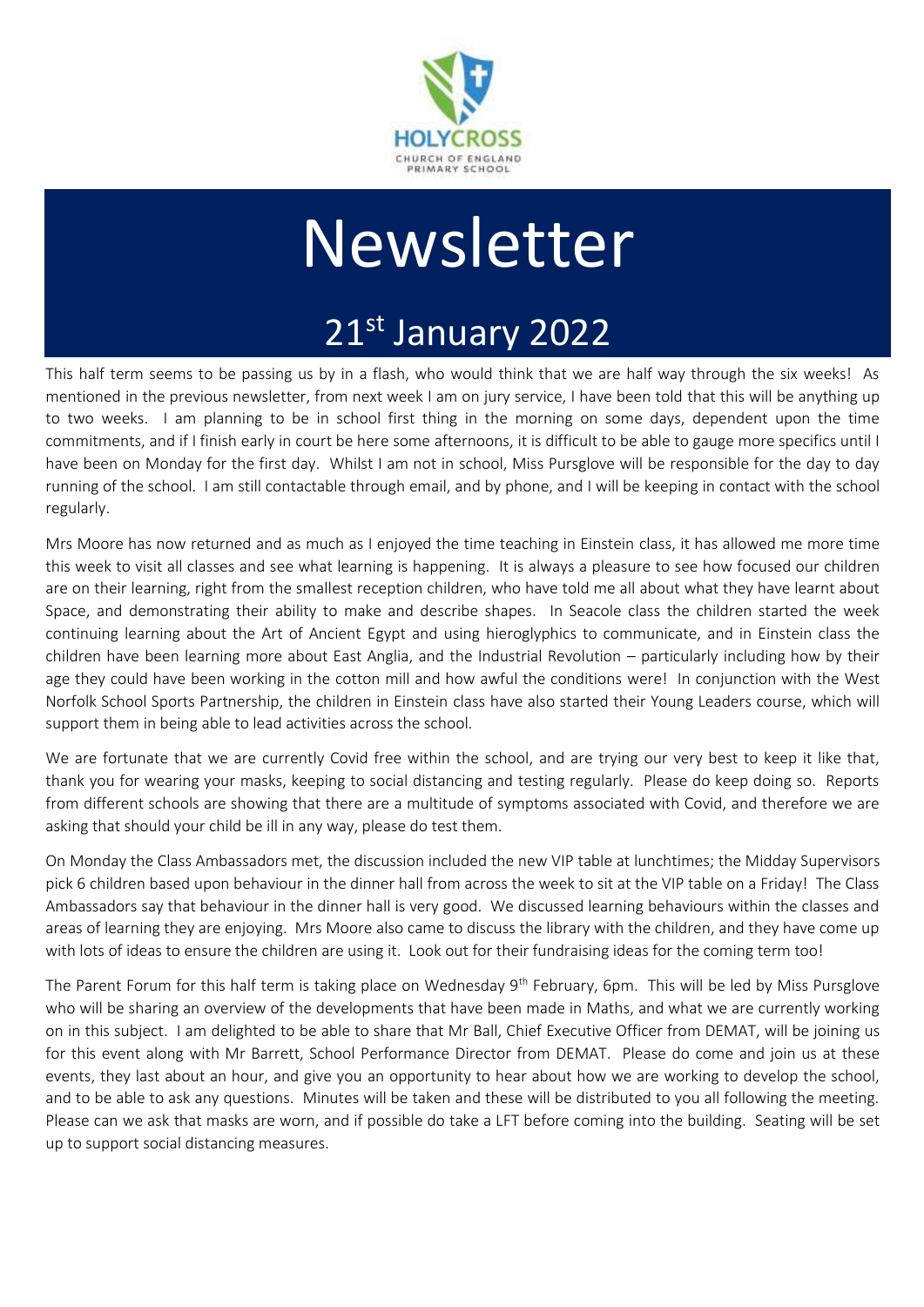The Parish Council have shared some figures collected from the speed sign that sits on the exit of the village to the A10, for one specific week in November, it shows that the peak time for vehicles on the road is at 9am, and 3pm, consistent with the times that the school begins-finishes. It also shows that at least a third of the cars are going above the limit of 30mph, the average being 33.6mph, and the highest speed being 50mph. We are working with the council regarding the speed of traffic outside the school, and discussing what measures could be put in place to reduce this. Thank you to you all who have signed up to the Safe School Run Pledge. Please can I ask that you continue to observe the speed limits, if not doing less, outside the school. Thank you.

Young Voices – We can confirm that the new date to attend the Young Voices concert in Birmingham will be Friday 29<sup>th</sup> April 2022. Tickets already purchased will be accepted for this date only. Extra tickets may still be purchased via the Young Voices website. T-shirts and tickets will be handed out nearer the time. If you cannot attend the new concert date, please do come and see Mrs Fowl in the office.

Dinners – Please be advised that children who normally receive hot dinners had a change in menu on Tuesday. Due to circumstances beyond the schools control all children were given a jacket potato with a topping of their choice instead of the advertised Beef Lasagne. We confirm that you have not been charged for Tuesday  $18<sup>th</sup>$  January.

#### Menu Change – Week Two (Tuesday)

This will now be spaghetti bolognaise instead of chicken, sweetcorn pasta bake.

Bags 2 School – Please see attached poster about Bags 2 school. Bag 2 School is a company that specialises in the reuse and recycling of good quality second hand clothing and we have arranged to make a collection from school. All the bags will be weighed and we will be paid for the total weight collected. Remember, the more we collect the greater the benefit to our school. We would appreciate it if you could please use your own bags as this will help the environment by cutting plastic use. Please can bags not be brought in before Monday 21<sup>st</sup> February.

#### Reminders:

Pick up: Please can I ask that all parents come into the playground when collecting your children, it is important that the adult who is releasing your children to you, sees you and is able to speak to you if needed, this allows for you to chat with other parents away from the gate, and avoids congesting the area just outside of the gate, it is important that we keep this as free flowing as possible. Thank you for your cooperation with this.

Cold Weather/ PE: We have also seen a dramatic change in the weather on our return to school, please ensure that your child has a coat in school, along with a hat/ scarf/ gloves etc. The temperature is also fluctuating in school, especially with windows and doors being opened at different points throughout the day to ensure air circulation, we are advising the children to wear layers – vest or longer sleeved top under their t-shirt and jumper if they need to.

On days when your child has PE, they should have shorts and t-shirts for inside and joggers, hoodie and t-shirt for outside along with a pair of trainers. These again should be as set out in the parent handbook. We are seeing an increase in either missing items that they need or missing kits completely. These items should all be included in their PE kit as your child may be inside or outside for PE lessons across the term. Ideally earrings should be removed before coming to school on the days that the children have PE lessons. There are a lot of reports of incidents throughout the county of accidents involving earrings during physical activity and so this is a precautionary measure to ensure the safety of our children. If your child has recently had their ears pierced we will of course tape over them for the first 6 weeks with micropore tape, please provide this. (All PE kits should be in school from a Monday to Friday). If your child goes home in their PE kit, it needs to be returned the next day.

Swimming: Children in Year Three and Four will be swimming every Friday morning. Please can children arrive promptly as they leave as soon as the register has been completed.